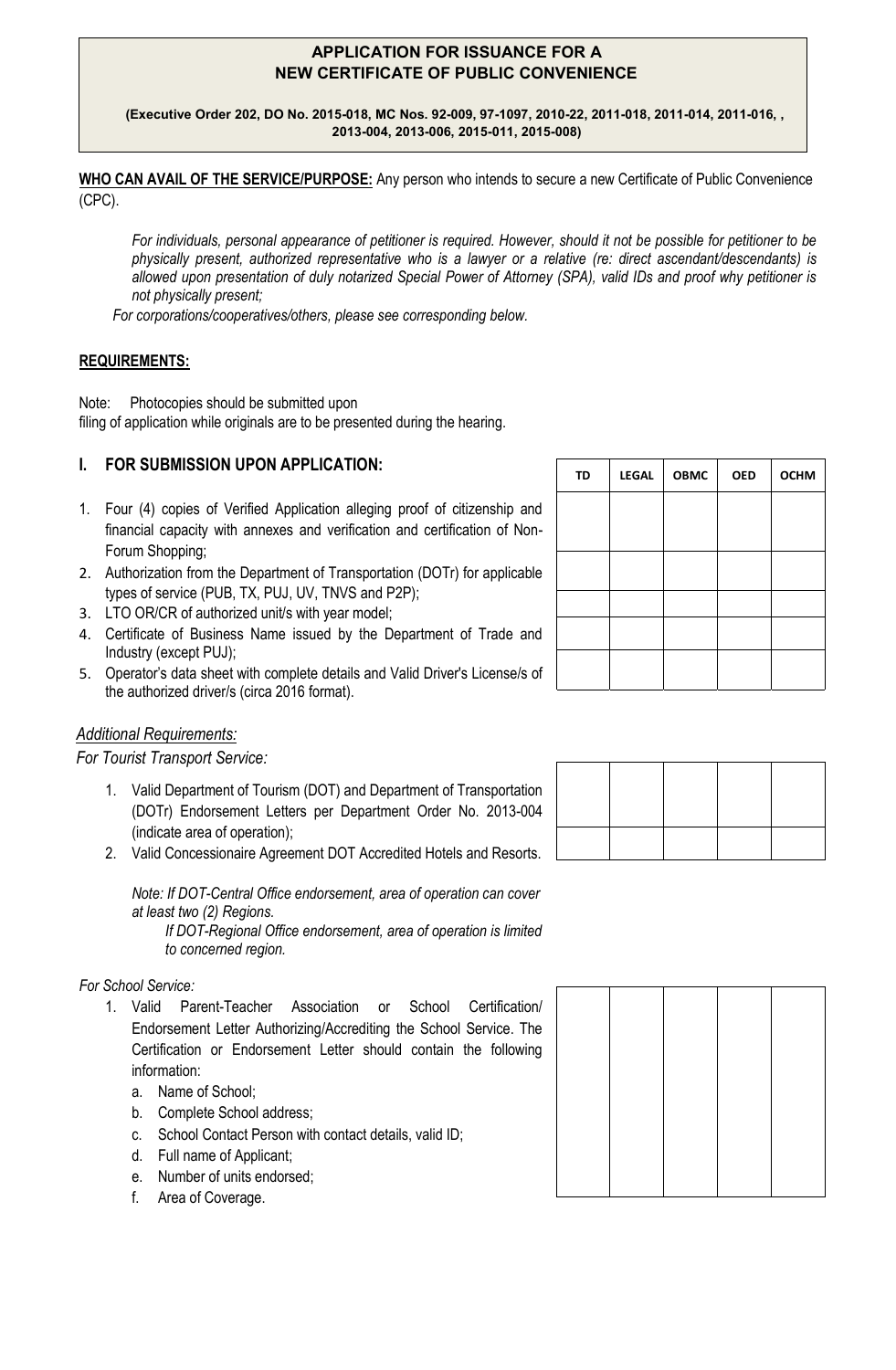## *For Truck-for-Hire:*

1. Any proof of public need (Notarized Hauling Contract with Area of Operation, Number of Units to be authorized and Duration of Contract; Authority to Operate in Ports must be duly notarized).

*For Shuttle Service:* 

- 1. Notarized Shuttle Service Contract with duration;
- 2. Time schedule of travel to and from company premises to designated pick-up/drop-off points and vice versa;
- 3. Number of units to be authorized.

# *For Cooperatives:*

- *1.* Valid Certificate of Registration from the Cooperative Development Authority (CDA);
- 2. Endorsement from the Office of Transportation Cooperatives (OTC);
- 3. Management Agreement between the Cooperative and the member;
- 4. Board Resolution authorizing the application for new certificate of public convenience and delegating the authorized representative/s to file application.

*For Corporations:* 

1. Board Resolution/Secretary's Certificate authorizing the application for new certificate of public convenience and delegating the authorized representative/s to file application.

# **II. FOR SUBMISSION DURING THE HEARING:**

Note: Originals must be presented during the hearing for comparison with photocopy.

## 1. Proof of Filipino Citizenship:

## *For individual applicant:*

- Authenticated Birth Certificate from National Statistics Office (NSO), valid Philippine Passport, Voter's ID, Senior Citizen's ID, NSO Marriage Certificate or any government-issued ID showing Filipino citizenship.

*For juridical entity:* 

- Articles of Partnership/Incorporation and By Laws for Partnership or Corporation, and Certificate of Registration issued by SEC;
- Articles of Cooperation and By Laws for Cooperatives, and Certificate of Registration issued by CDA.
- 2. Proof of Existence and Sufficiency of Garage:
	- a. Location map;
		- b. Dimension of garage;
		- c. If the applicant is the owner of the garage, Transfer Certificate of Title (TCT)/ Tax Declaration in the name of the applicant; if not, notarized Contract of Lease/Authority to use with TCT of Lessor;
		- d. LGU Zoning Clearance for the location of the garage for at least three (3) units the gross weight of each does not exceed 4500kg or for one (1) unit for truck and bus;
		- e. For TH, entering Metro Manila, proof of garage or authority to use garage within Metro Manila to avoid traffic congestion;
		- f. For UV, exact location of terminal at both endpoints.

| TD | LEGAL   OBMC | <b>OED</b> | <b>OCHM</b> |
|----|--------------|------------|-------------|
|    |              |            |             |
|    |              |            |             |